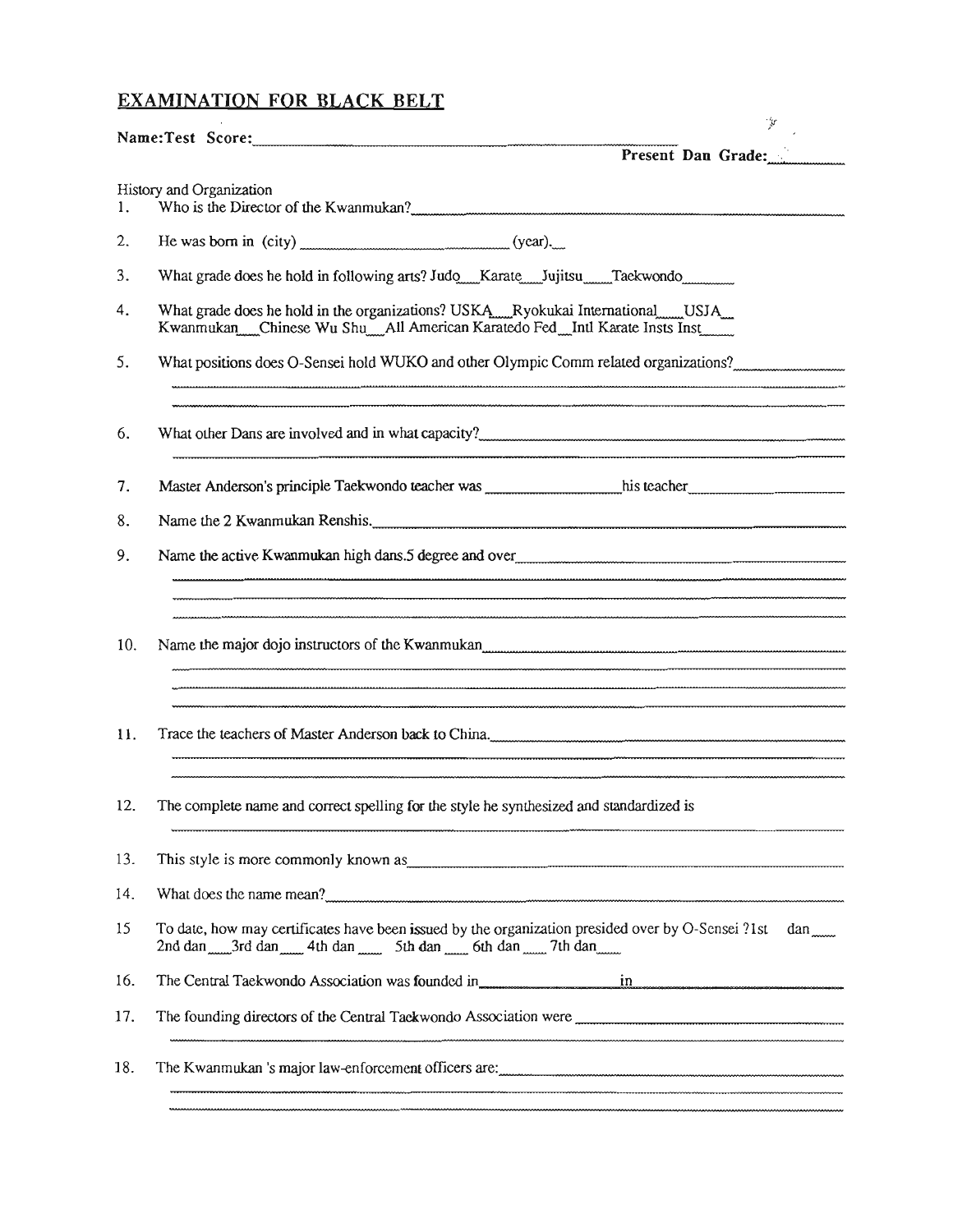| 19. |                                                                                                                                                                                                                                                                                                                                                                |  |
|-----|----------------------------------------------------------------------------------------------------------------------------------------------------------------------------------------------------------------------------------------------------------------------------------------------------------------------------------------------------------------|--|
|     |                                                                                                                                                                                                                                                                                                                                                                |  |
| 20. | Who was the National AAU Senior Men's kumite champion in 1976?                                                                                                                                                                                                                                                                                                 |  |
| 21. | What KMK Dan fought in the World Games I, placing seventh?                                                                                                                                                                                                                                                                                                     |  |
| 22. | What KMK Dan fought in the World Games G 2 in London?                                                                                                                                                                                                                                                                                                          |  |
| 23. |                                                                                                                                                                                                                                                                                                                                                                |  |
| 24. | What KMK Black belt is the 1987 USOC Karate Athlete of the year manufacture manufacture manufacture                                                                                                                                                                                                                                                            |  |
| 25. |                                                                                                                                                                                                                                                                                                                                                                |  |
| 26. |                                                                                                                                                                                                                                                                                                                                                                |  |
| 27. |                                                                                                                                                                                                                                                                                                                                                                |  |
| 28. | What are O-Sensei Anderson's duties with the USKA?                                                                                                                                                                                                                                                                                                             |  |
| 29. | The first All-Japan Karatedo Championship Tournament was held in Tokyo in manufacture manufacture manufacture                                                                                                                                                                                                                                                  |  |
| 30. | The Technical Director at the 1st World Cup in Budapest, presiding over the unification of WUKO and<br>the IAKF was <b>with the SET was a constructed by the UAKF</b> was <b>a</b> constructed by the UAKF was <b>a constructed by the UAKF</b> was <b>a</b> constructed by the UAKF was <b>a</b> constructed by the UAKF was a construction of the UAKF was a |  |
| 31. | The Technical Director at the First World Collegiate Karate Karate Championships in Kobe was                                                                                                                                                                                                                                                                   |  |
| 32. |                                                                                                                                                                                                                                                                                                                                                                |  |
| 33. |                                                                                                                                                                                                                                                                                                                                                                |  |
| 34. |                                                                                                                                                                                                                                                                                                                                                                |  |
| 35. | Mr. Anderson was President of the WUKO Referee Council and Chief Referee of the World from manufacturing                                                                                                                                                                                                                                                       |  |
| 36. | In law enforcement.<br>Mr. Anderson holds the rank of with the state of the state of the state of the state of the state of the state of the state of the state of the state of the state of the state of the state of the state of the state of the                                                                                                           |  |
| 37. | Mr. Anderson holds the didactic title of www.www.www.www.www.www.www.www.as awarded by the<br>College of Yudansha, the combined halls of Fame.                                                                                                                                                                                                                 |  |
| 38. |                                                                                                                                                                                                                                                                                                                                                                |  |
|     | PUT THE PROPER TERMINOLOGY IN THE BLANKS:                                                                                                                                                                                                                                                                                                                      |  |
|     |                                                                                                                                                                                                                                                                                                                                                                |  |
|     | 42. Horse riding stance 43. Informal attention stance                                                                                                                                                                                                                                                                                                          |  |
|     |                                                                                                                                                                                                                                                                                                                                                                |  |
|     | stance 19. Cross over                                                                                                                                                                                                                                                                                                                                          |  |
|     |                                                                                                                                                                                                                                                                                                                                                                |  |
|     | 52. Side kick 53. Swing side kick 53. Swing side kick 54. One Two                                                                                                                                                                                                                                                                                              |  |
|     | Three Four Five Six Seven Eight Nine Ten 55. Empty                                                                                                                                                                                                                                                                                                             |  |
|     |                                                                                                                                                                                                                                                                                                                                                                |  |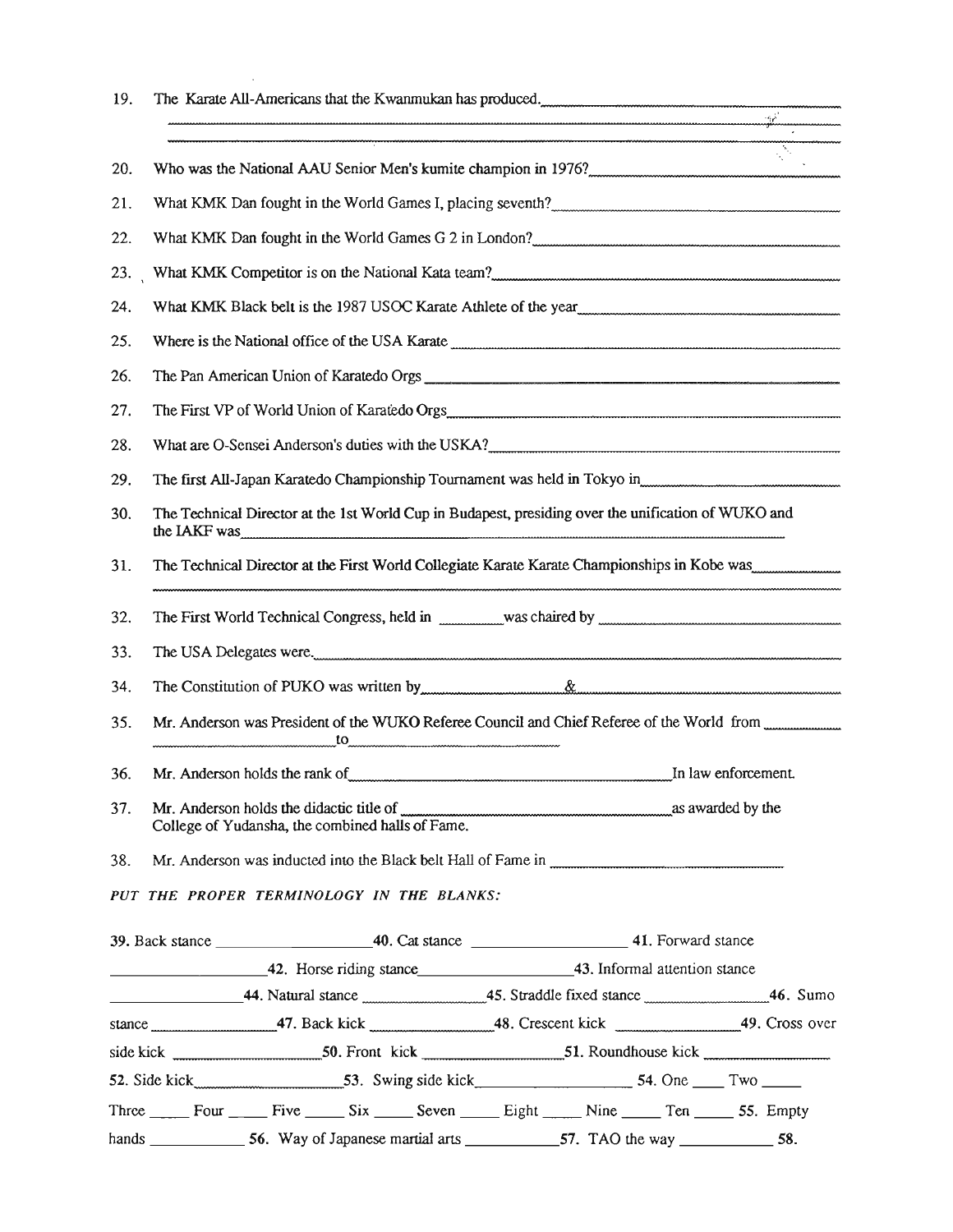|      |  | Pointer of the way, teacher _____________________59. Teacher of teachers___________________60. Greatest teacher |                                                                |
|------|--|-----------------------------------------------------------------------------------------------------------------|----------------------------------------------------------------|
|      |  |                                                                                                                 |                                                                |
|      |  |                                                                                                                 |                                                                |
|      |  | 67. Bow to instructor 68. Bow to each other 69. Meditation or quit                                              |                                                                |
|      |  |                                                                                                                 |                                                                |
|      |  |                                                                                                                 |                                                                |
|      |  | sophical leader _______________ 73. Honor title for senior master, superior to Renshi ____________ 74. Highest  |                                                                |
|      |  | Master, usually 10th Dan, only one in system ________________75. Head of style ___________76. Sitting           |                                                                |
|      |  | in the formal kneeling position, back straight, with palms of hands placed on upper thighs.                     |                                                                |
|      |  | 77. To close the eyes and clear the mind of all external thoughts, prepare to receive new knowledge.            |                                                                |
|      |  |                                                                                                                 |                                                                |
|      |  |                                                                                                                 |                                                                |
|      |  |                                                                                                                 |                                                                |
|      |  | 91. To contact opponent 92. To pull back striking of kicking                                                    |                                                                |
|      |  |                                                                                                                 |                                                                |
|      |  | fist or hand, open of closed ______________96. Blocking hand ____________97. Pulling hand, usually pulling to   |                                                                |
|      |  |                                                                                                                 |                                                                |
|      |  |                                                                                                                 |                                                                |
|      |  |                                                                                                                 | 100. Name the ten fundamental open hand kata of the Kwanmukan. |
|      |  |                                                                                                                 |                                                                |
|      |  |                                                                                                                 |                                                                |
|      |  |                                                                                                                 |                                                                |
|      |  |                                                                                                                 |                                                                |
|      |  | 104. What is zanshin?                                                                                           |                                                                |
|      |  |                                                                                                                 | 105. What is ippon kumite?                                     |
|      |  |                                                                                                                 | 106. What are two other names for the Tekki kata?              |
|      |  |                                                                                                                 |                                                                |
| 108  |  |                                                                                                                 | What are the three style forms of the Kwanmukan called?        |
| 109. |  |                                                                                                                 |                                                                |
| 110. |  |                                                                                                                 |                                                                |
|      |  |                                                                                                                 |                                                                |
|      |  |                                                                                                                 |                                                                |

 $\mathcal{L}(\mathcal{L})$  and  $\mathcal{L}(\mathcal{L})$  . The  $\mathcal{L}(\mathcal{L})$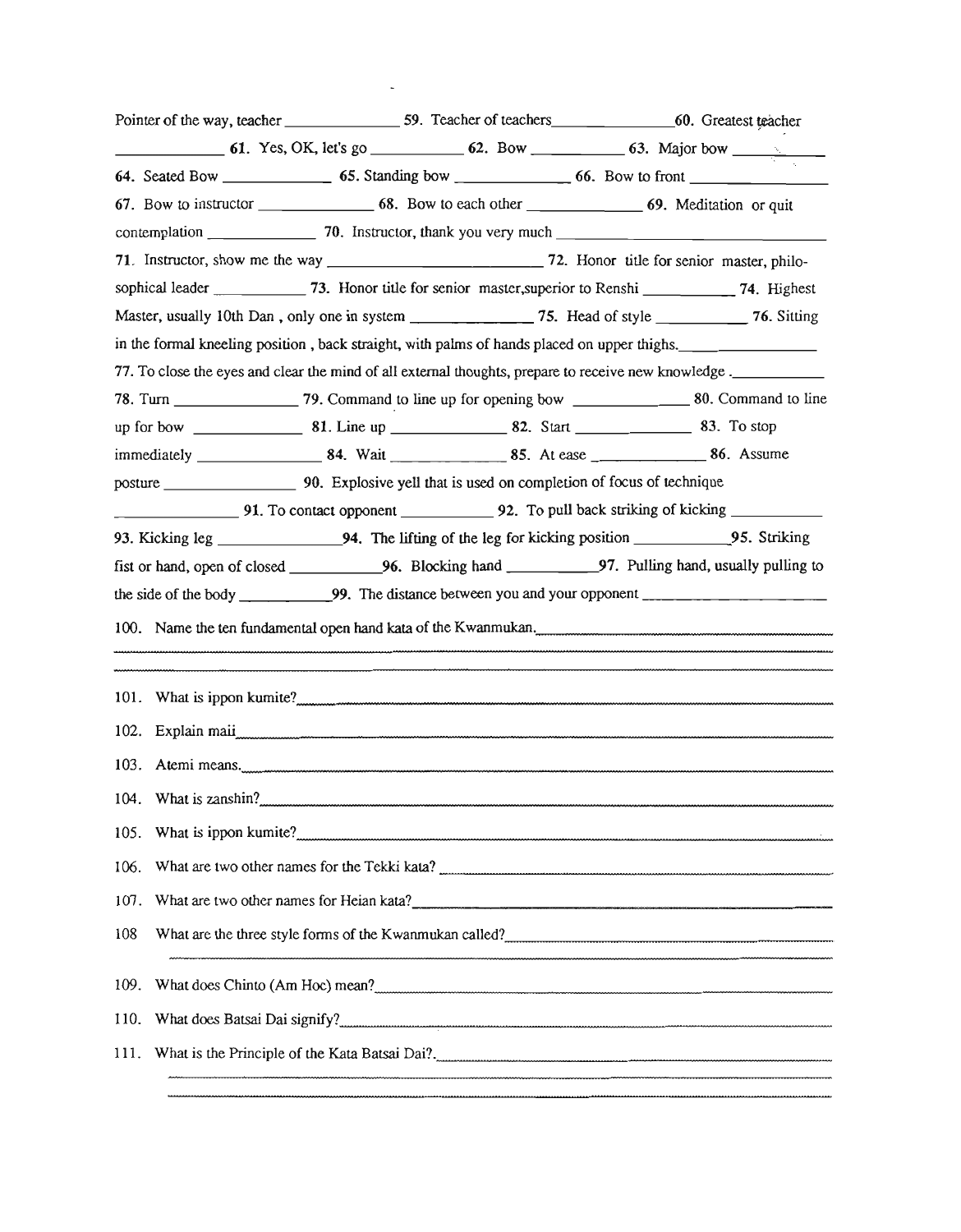|      | 112. What is the Principle of the Kata Jion?                                                                                                                                                                                   |
|------|--------------------------------------------------------------------------------------------------------------------------------------------------------------------------------------------------------------------------------|
|      |                                                                                                                                                                                                                                |
| 113. |                                                                                                                                                                                                                                |
|      | 114. What is the Principle of the Kata Seinchin?                                                                                                                                                                               |
| 115. |                                                                                                                                                                                                                                |
| 116. |                                                                                                                                                                                                                                |
| 117. |                                                                                                                                                                                                                                |
| 118. | Bodhidharma came to China from electron contract in in the case of the contract of the contract of the contract of the contract of the contract of the contract of the contract of the contract of the contract of the contrac |
| 119. |                                                                                                                                                                                                                                |
| 120. | In Okinawa, during the Motobu Era, katas Na Han Chi were performed with what hand form?                                                                                                                                        |
| 121. | What forms were known as Motobu's kata?                                                                                                                                                                                        |
| 122. |                                                                                                                                                                                                                                |
| 123. |                                                                                                                                                                                                                                |
| 124. |                                                                                                                                                                                                                                |
|      | $\overline{4}$                                                                                                                                                                                                                 |
|      |                                                                                                                                                                                                                                |
|      |                                                                                                                                                                                                                                |
| 126. | What are the forty-hands as taught by Master Anderson?                                                                                                                                                                         |
|      | 127. What does the term Kenka mean?                                                                                                                                                                                            |
|      | 128. What is Karatedo, where did it come from- outline geographical movement                                                                                                                                                   |
| 129. | What are the three conflicts of the Sanchin kata?<br>$\overline{2}$                                                                                                                                                            |

 $\label{eq:2.1} \mathcal{L}(\mathcal{L}^{\mathcal{L}}_{\mathcal{L}}(\mathcal{L}^{\mathcal{L}}_{\mathcal{L}})) = \mathcal{L}(\mathcal{L}^{\mathcal{L}}_{\mathcal{L}}(\mathcal{L}^{\mathcal{L}}_{\mathcal{L}})) = \mathcal{L}(\mathcal{L}^{\mathcal{L}}_{\mathcal{L}}(\mathcal{L}^{\mathcal{L}}_{\mathcal{L}}))$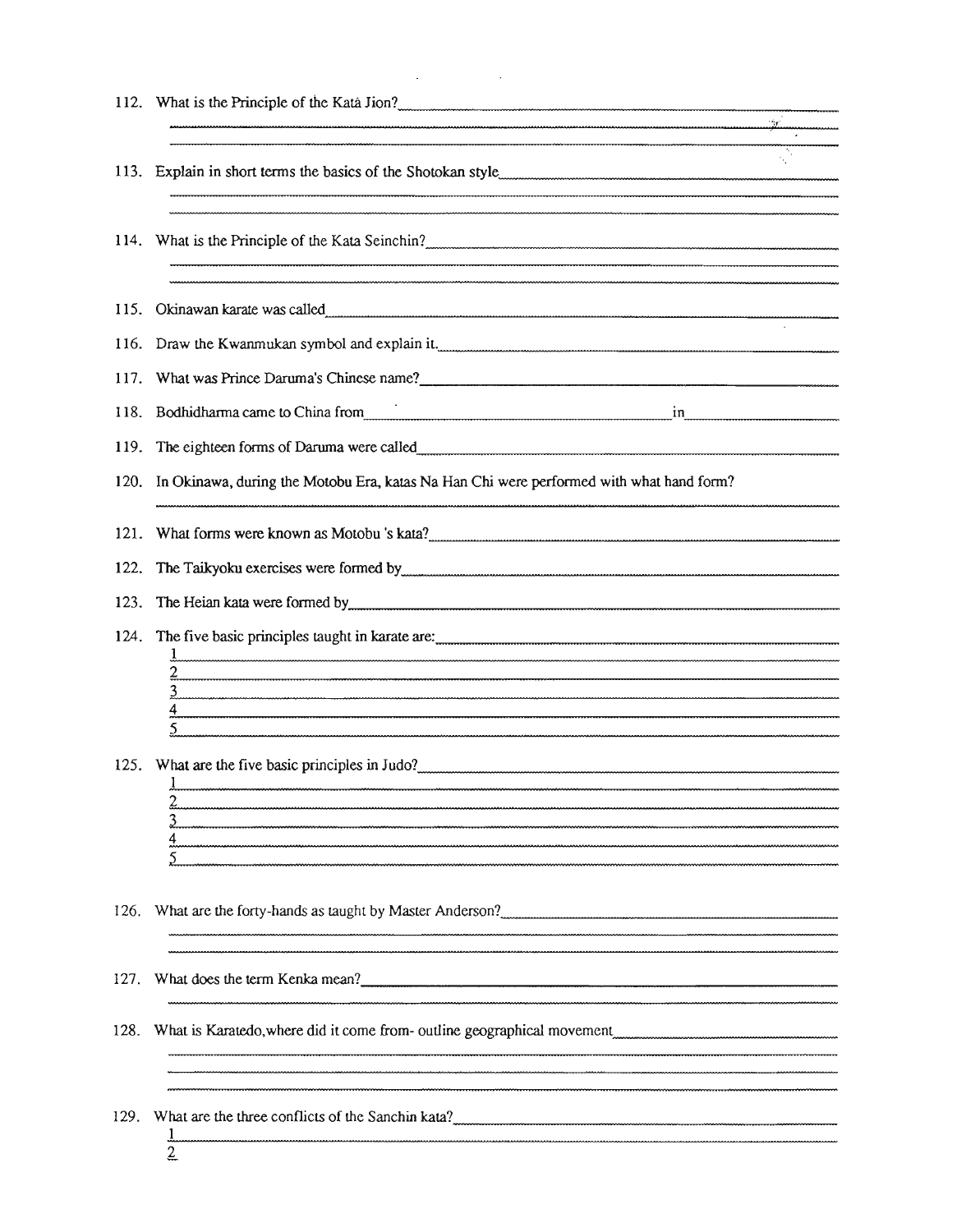|      | 3                                                                                                                                                                                                                                                                  |                             |
|------|--------------------------------------------------------------------------------------------------------------------------------------------------------------------------------------------------------------------------------------------------------------------|-----------------------------|
| 130. | Why is karate structured in a military manner                                                                                                                                                                                                                      | $\mathcal{P}^{\mathcal{C}}$ |
| 131. | What is the meaning of the term amateur<br><u>[</u> [11] The meaning of the term amateur<br><u>[</u> [11] The meaning of the term amateur<br><u>[</u> [11] The meaning of the term amateur<br>$\frac{1}{2}$ The meaning of the term amateur<br>$\frac{1}{2}$ The m |                             |
| 132. | What courtesies should be shown and instructor when entering the dojo                                                                                                                                                                                              |                             |
|      |                                                                                                                                                                                                                                                                    |                             |
|      |                                                                                                                                                                                                                                                                    |                             |
|      |                                                                                                                                                                                                                                                                    |                             |
|      |                                                                                                                                                                                                                                                                    |                             |
|      |                                                                                                                                                                                                                                                                    |                             |
|      |                                                                                                                                                                                                                                                                    |                             |
| 135. | predominated in Northern China which migrate to Okinawa at<br>predominated in Southern China which migrate to Okinawa at                                                                                                                                           |                             |
|      |                                                                                                                                                                                                                                                                    |                             |
|      |                                                                                                                                                                                                                                                                    |                             |
|      |                                                                                                                                                                                                                                                                    |                             |
| 138. | Name at least three kwans.                                                                                                                                                                                                                                         |                             |
| 139. | Write the Chinese character for:                                                                                                                                                                                                                                   |                             |
| 140. |                                                                                                                                                                                                                                                                    |                             |
|      |                                                                                                                                                                                                                                                                    |                             |
|      |                                                                                                                                                                                                                                                                    |                             |
| 141. | Sakagawa's nickname was well was well which meant. www.was well as a mean well with the same was well with the                                                                                                                                                     |                             |
|      |                                                                                                                                                                                                                                                                    |                             |
|      | 144. Name at least three men who attained the 10th (Judan) grade in karate.                                                                                                                                                                                        |                             |
|      | 3                                                                                                                                                                                                                                                                  |                             |
|      |                                                                                                                                                                                                                                                                    |                             |
|      | 146. What is the Koan of Kwan Mu first effort?                                                                                                                                                                                                                     |                             |
|      |                                                                                                                                                                                                                                                                    |                             |
| 146. |                                                                                                                                                                                                                                                                    |                             |
| 148. | stick is called a                                                                                                                                                                                                                                                  |                             |
|      |                                                                                                                                                                                                                                                                    |                             |